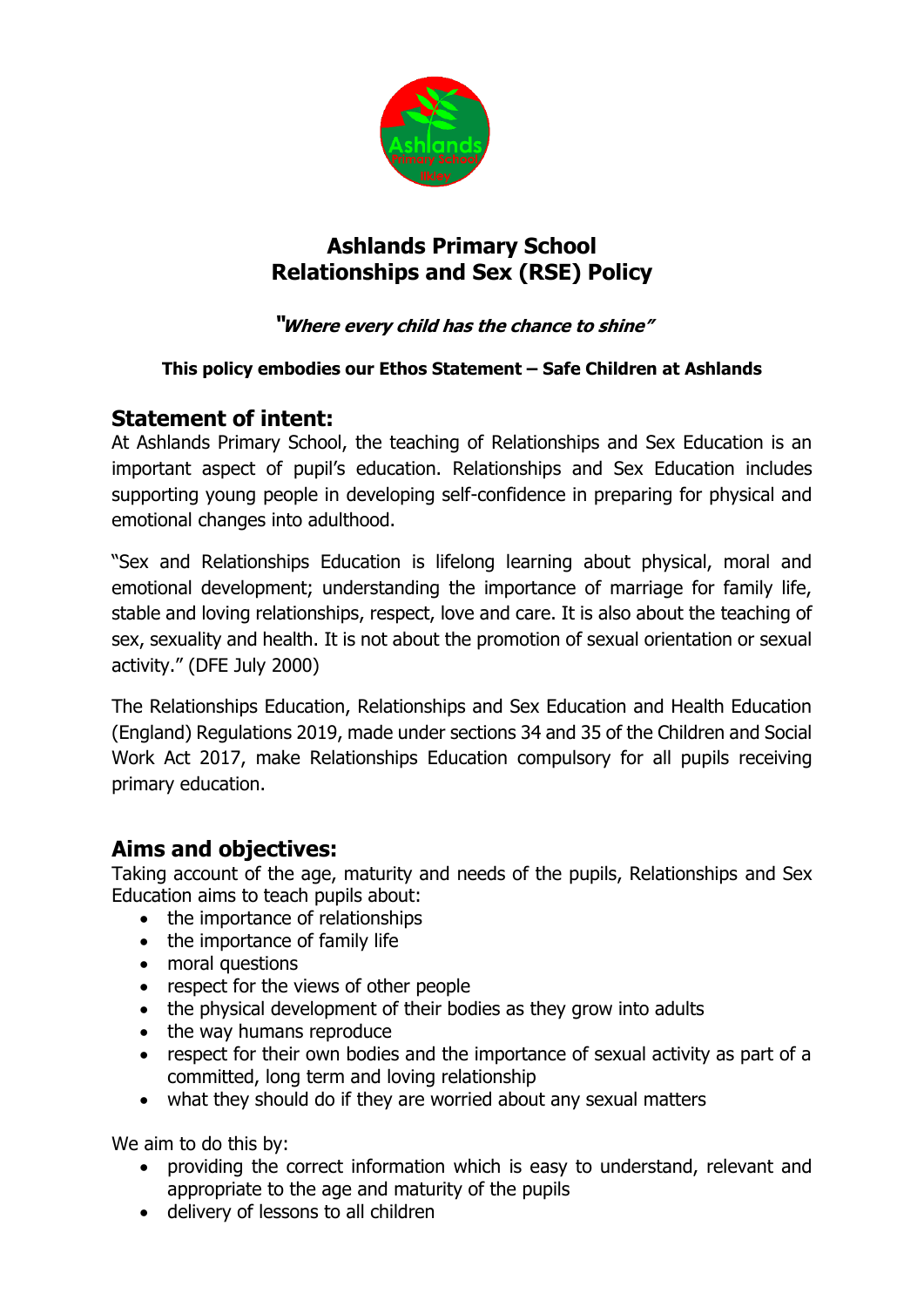- developing communication and social skills
- challenging stereotypes and highlighting misconceptions
- encouraging the exploration and clarification of values and attitudes

## **Moral and values Framework**

Relationships and Sex Education will reflect the values of the PHSE and Citizenship programme. In addition, RSE will promote self-esteem and emotional health and wellbeing. It will also help pupils form and maintain worthwhile and satisfying relationships based on respect for themselves at home, school and work and in the community.

## **Teaching and learning including delivery of the curriculum:**

Relationships and Sex Education is defined as learning about physical, moral and emotional development. RSE aims to support children's emotional development by educating them about relationships and emotions. Lessons will be tailored to the age and maturity of the children. The lessons and units are progressive and will build upon their learning in Science and PE.

Children will mostly be taught in mixed sex classes, however as the children get older and start covering more sensitive topics such as puberty, they may be split in to separate sexes. This is to encourage children to be able to ask more questions and help to avoid any possible embarrassment. Both sexes will cover the same content.

All staff are committed to delivering lessons in a sensitive manner where children feel supported. There are also opportunities to build upon this work in Science and PE lessons, assemblies and story time. Children will be taught the anatomical terms for body parts all the way through school. Slang or everyday terms used in certain social circles will be discussed; this will enable discussion about what is and isn't acceptable language to use.

Agreed vocabulary used within school:

| Vocabulary (Vocabulary may be introduced at the discretion of the maturity of each cohort) |                                                                                                                                                                                                                                                                                                                                                                                                                                                                                                                                                                                                                                                           |
|--------------------------------------------------------------------------------------------|-----------------------------------------------------------------------------------------------------------------------------------------------------------------------------------------------------------------------------------------------------------------------------------------------------------------------------------------------------------------------------------------------------------------------------------------------------------------------------------------------------------------------------------------------------------------------------------------------------------------------------------------------------------|
| Year 2                                                                                     | Penis, vagina                                                                                                                                                                                                                                                                                                                                                                                                                                                                                                                                                                                                                                             |
| Year 4                                                                                     | Puberty, penis, foreskin, testicles, wet dreams, erection, ejaculation,<br>testosterone, sperm, vagina, breasts, periods, menstruation, egg, fallopian tube,<br>womb, uterus, tampons, sanitary towels/pads                                                                                                                                                                                                                                                                                                                                                                                                                                               |
| Year 6                                                                                     | Conception, puberty, pregnancy, birth, ovary, ovum, egg, fallopian tube, womb,<br>uterus, menstruation, period, vagina, vulva, labia, clitoris, cervix, oestrogen,<br>penis, foreskin, testicles, scrotum, epididymis, sperm, prostate gland, urethra,<br>ejaculation, erection, wet dream, testosterone, sexual intercourse, penetration,<br>make love, pleasure, foetus, embryo, umbilical cord, amniotic fluid, placenta,<br>amniotic sac, cells, contractions, disease, infection, love, relationship, family,<br>marriage, support, caring, loving, consent, heterosexual, gay, transgender,<br>lesbian, bisexual, homophobic, transphobic, biphobic |

#### **EYF**

Children learn to show sensitivity to other's needs and feelings and form positive relationships with adults and other children. Children know about ways to keep healthy and safe, manage their own basic hygiene and personal needs.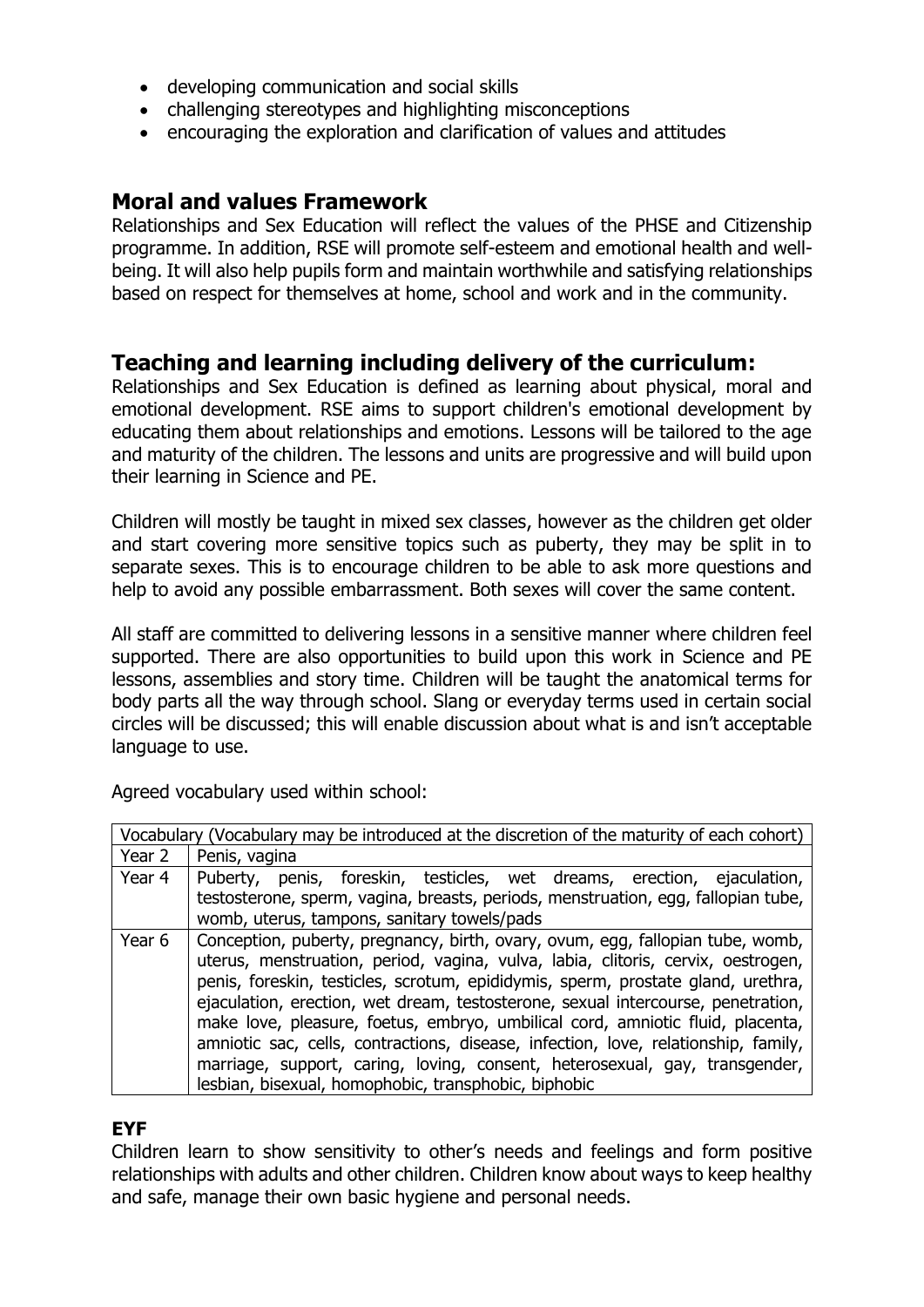#### **KS1**

Children will learn:

- about what makes themselves and others special
- about roles and responsibilities at home and school
- about being co-operative with others
- about different types of feelings
- about managing different feelings
- to understand and respect the differences and similarities between people
- about the biological differences between male and female animals and their role in the life cycle
- the biological differences between male and female children
- about growing from young to old and that they are growing and changing
- that everybody needs to be cared for and ways in which they care for others
- about different types of family and how their home-life is special

## **KS2 (Mostly Years 4, 5 and 6)**

Children will learn:

- about the way we grow and change throughout the human lifecycle
- about the physical changes associated with puberty
- about menstruation and wet dreams
- about the impact of puberty in physical hygiene and strategies for managing this
- how puberty affects emotions and behaviour and strategies for dealing with the changes associated with puberty
- strategies to deal with feelings in the context of relationships
- to answer each other's questions about puberty with confidence, to seek support and advice when they need it.
- about prejudice and discrimination and how this can make people feel
- about the changes that occur during puberty
- to consider different attitudes and values around gender stereotyping and sexuality and consider their origin and impact
- what values are important to them in relationships and to appreciate the importance of friendship in intimate relationships
- about human reproduction in the context of the human lifecycle
- about roles and responsibilities of carers and parents
- to answer each other's questions about sex and relationships with confidence
- where to find support and advice when they need it

#### **Year 6**

Children will learn:

• how a baby is made and grows (conception and pregnancy)

#### **Liaising with parents:**

Parents will be given advance notice of any RSE lessons so that they can encourage follow up questions/discussions at home. Parents will be able to see an overview of the RSE curriculum on the school website which includes a summary of the subjects taught in each year group.

### **The Role of parents:**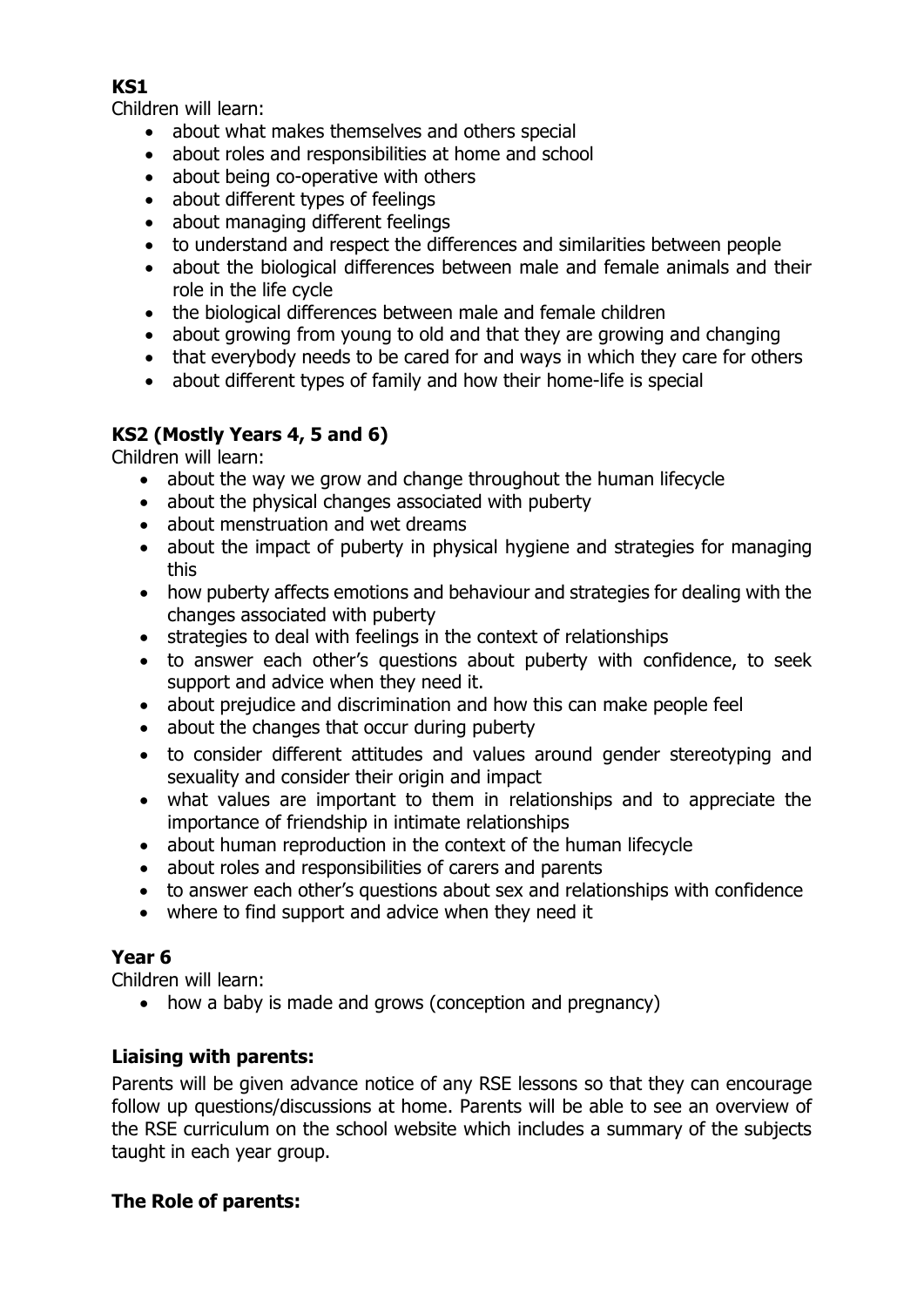The school is well aware that the primary role in children's Relationship and Sex Education lies with the parents and carers. We wish to build a positive and supportive relationship with the parents of children at our school through mutual understanding, trust and co-operation. In promoting this objective we:

- understand that the teaching of some aspects of the programme may be of concern to parents/carers.
- will ensure that no teachers express their personal views or beliefs when delivering the programme.
- inform parents when aspects of the sex and relationship programme are taught and provide opportunities for parents to discuss the content of the lessons and to view the videos and resources being used.
- answer any questions that the parents might have.
- ensure that parents have the right to withdraw their children from particular aspects of Sex Education not included in the Science National Curriculum alternative work will be set.

## **Procedures for withdrawal of pupils:**

Parents and carers have the right to withdraw their child from some, or all, Sex Education lessons, but not statutory Science lessons. However, should you be considering such a step, first talk it through with your child and their class teacher, and then, if necessary, contact the Headteacher.

### **Dealing with difficult questions/sensitive issues:**

Children are encouraged to take an active part in RSE lessons, however staff are aware that children may become embarrassed when taking part in discussions and they will always take this in to consideration. To avoid embarrassment and to help deal with sensitive issues, ground rules will be established for each class. Ground rules are one of the main ways of ensuring there is a safe learning environment. Teachers will also have the use of an anonymous question box as a distancing technique. Teachers will endeavour to answer questions as honestly as possible, but questions they do not feel comfortable answering within the classroom or ones which are not age appropriate and beyond the Key Stage 2 objectives, will not be answered or explored.

#### **Children with special needs:**

Teaching and resources will be differentiated as appropriate to address the needs of these children in order for them to have full access to the content of Relationships and Sex Education.

### **Child Protection / Confidentiality:**

Confidentiality within the classroom is an important component of Relationships and Sex Education, and teachers are expected to respect the confidentiality of their pupils as far as is possible.

However, Teachers need to be aware that effective Relationships and Sex Education, which brings an understanding of what is and is not acceptable in a relationship, may lead to disclosure of a child protection issue. The staff member will inform the Headteacher/Designated Child Protection person in line with the LEA procedures for child protection. A member of staff cannot promise confidentiality if concerns exist.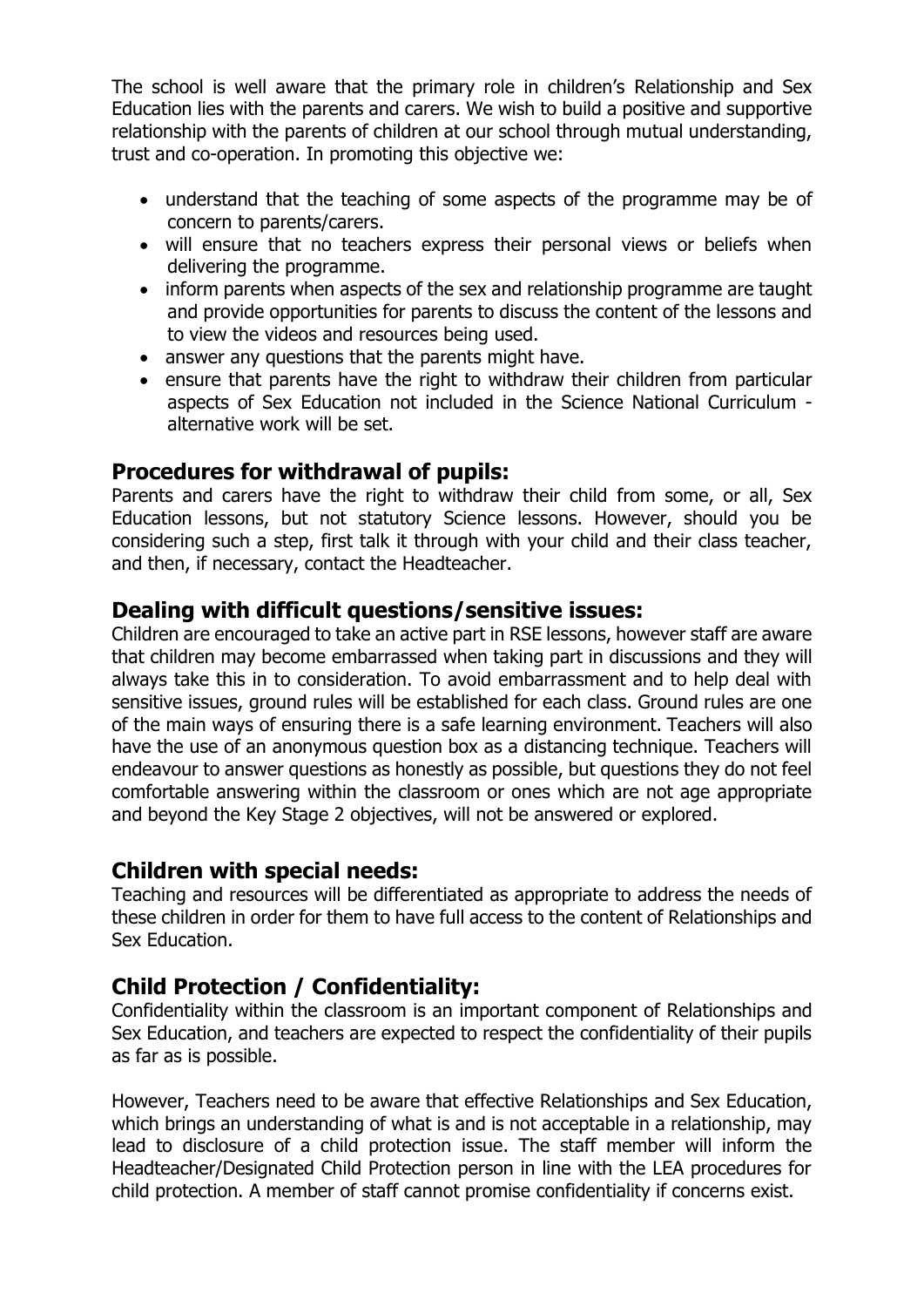## **Equal opportunities:**

The school understands and abides by The Equality Act 2010, and fully respects the rights of pupils and staff members, regardless of any protected characteristics that he/she may have.

The school is dedicated to delivering the Relationships and Sex Education programme with sensitivity and respect, avoiding any derogatory or prejudicial terms which may cause offence.

### **Monitoring and Evaluation:**

This policy will be reviewed by the PSHE coordinator in conjunction with the Headteacher on an annual basis. Any changes needed to the policy, including changes to the programme, will be implemented by the Headteacher in conjunction with the appropriate staff. Any changes to the policy will be clearly communicated to all members of staff involved in the Relationships and Sex Education programme.

The effectiveness of the RSE programme will be evaluated by assessing children's learning and implementing change if required.

The Headteacher and PSHE coordinator will ensure that members of staff are given sufficient training, so that they teach and handle any difficult issues with sensitivity.

This policy document will be available to parents via our website or via requesting a paper copy from the school office.

**The Policy was agreed by the governors:** July 2021

**Review Interval**: Annual

**Next Reviewed:** July 2022